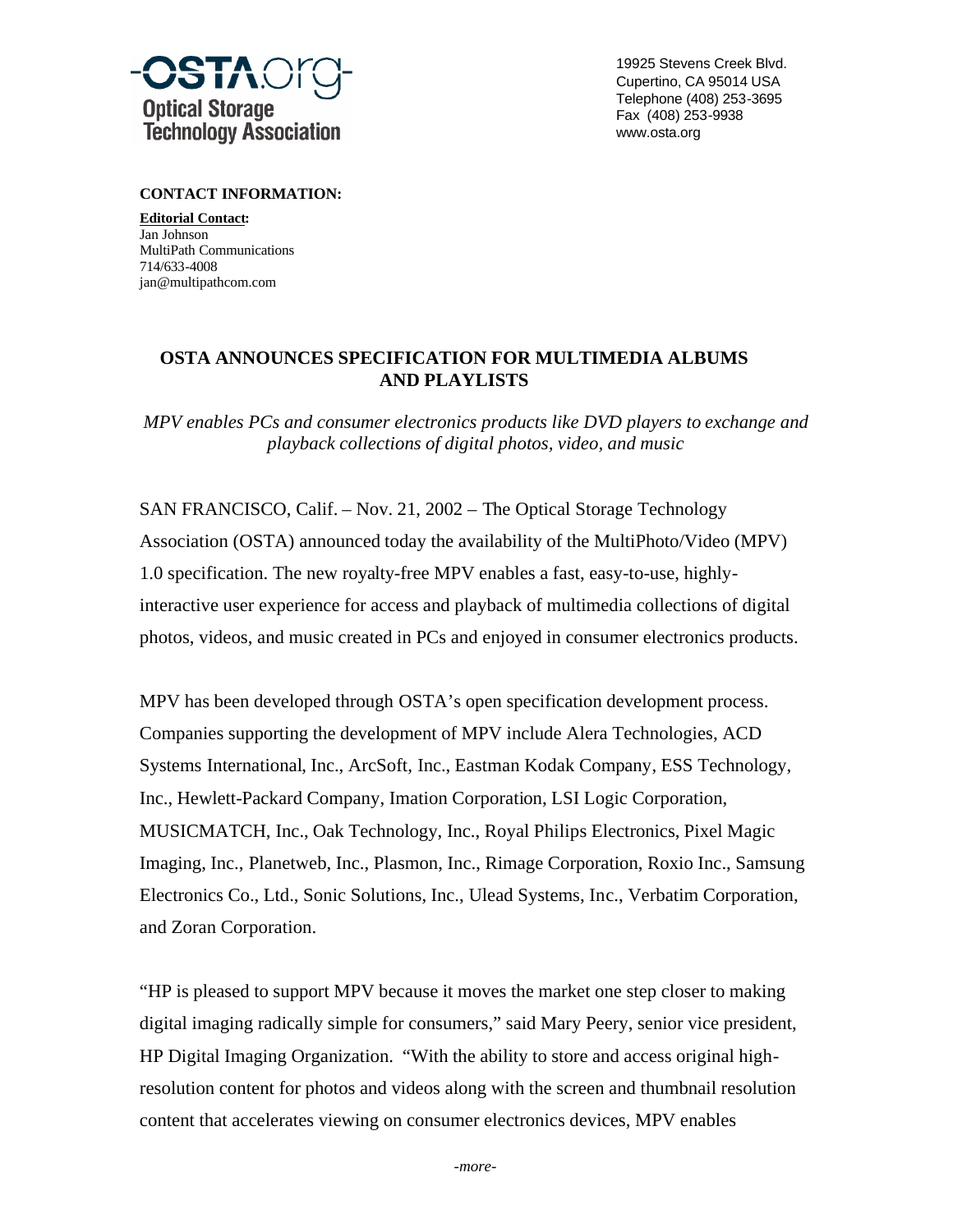consumers to share and print memorable moments easily, which furthers HP's goal of delivering capture-to-share and -print simplicity for the consumer."

MPV solves real problems that consumers face today when creating CDs or DVDs on their personal computer. Today's solutions for playing PC-created discs in a DVD player, car stereo, or other consumer electronics device can provide a slow, hard to navigate, and unusable consumer experience. MPV solves these problems by creating a table of contents that describes the organization of the content on the disc, including photos, music, video, still photos with audio, panoramas, and text. As digital cameras add more features and users create thousands of digital files, MPV provides a fast access method and a consistent, intuitive user playback experience.

Another problem consumers face today is getting all of the different file associations to playback in the way the creator of the collection intended. MPV maintains the relationships as the user creates new albums and custom playlists. MPV works on top of any file system or operating system by adding an XML metadata file that is recognized by the playback device.

"There is a clear requirement to represent collections of compressed multimedia content on CD and DVD in a standardized manner" said Eggert Gudmundsson, Business Development Manager of Philips Optical Storage North America. "MPV meets this requirement with a clear and technically solid specification to enable a much improved user experience."

MPV includes support for the following file types: JPEG, MP3, Windows Media Audio, Windows Media Video, MPEG 1, 2 and 4, plus popular digital camera formats AVI and QuickTime MJPEG video. MPV is compatible with CDs and DVDs, memory cards, hard disks, and the internet.

"MPV makes it easy to move digital media content across platforms," said Vito Salvaggio, Roxio's Vice President of Product Management. "Our goal is to continue to make it easier for consumers to take advantage of growing digital media capabilities,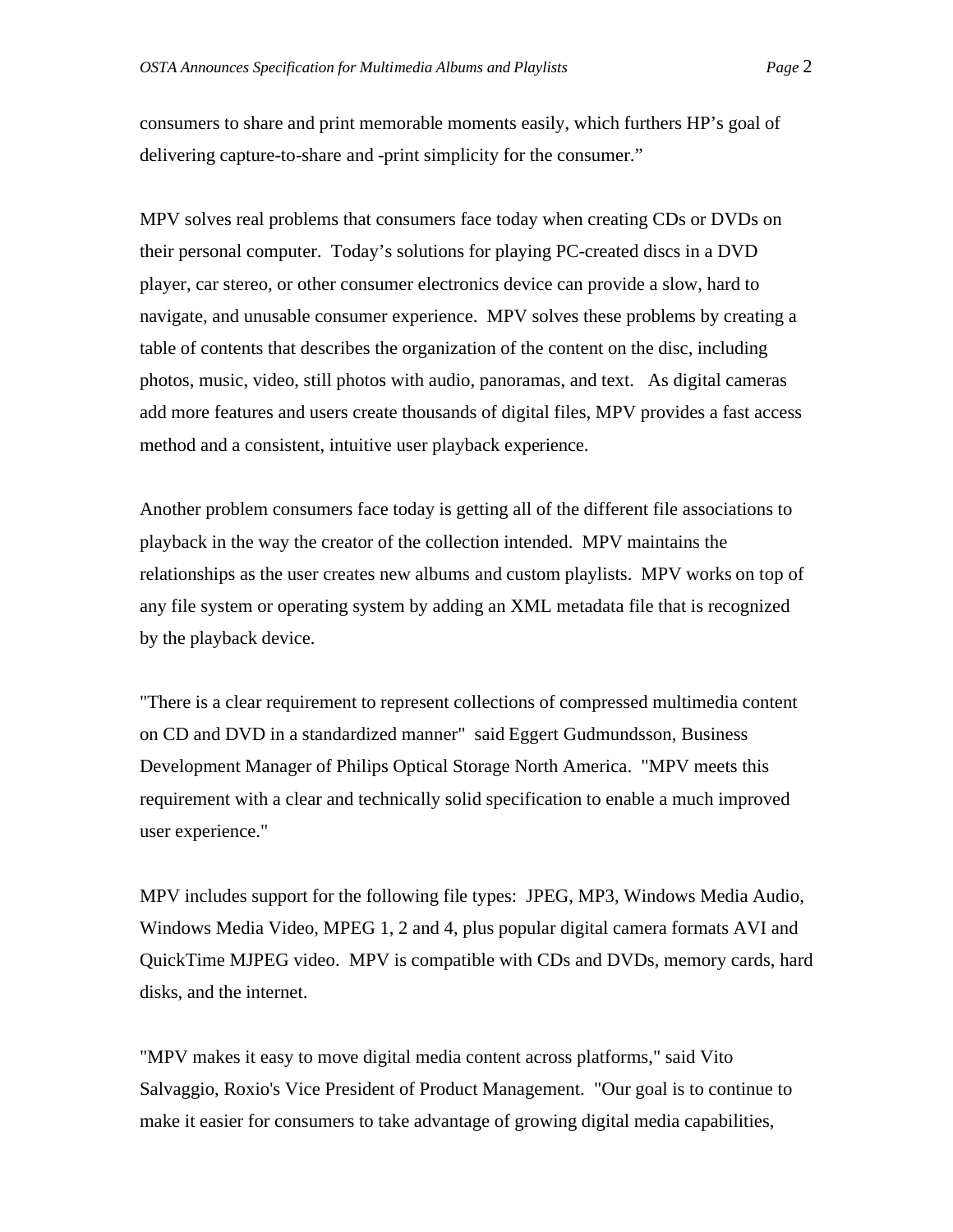from the PC to the living room. We are committed to supporting MPV throughout our leading CD and DVD burning and imaging products."

MPV-enabled discs will also be available through retail and professional outlets. Dave Suden, CTO of Rimage Corporation stated, "Rimage will offer solutions that allow MPV compliant discs to be created in high volumes by retail, wholesale and professional photofinishers. MPV further solidifies CDs and DVDs as part of the ongoing and future landscape of digital photography. We recognize that MPV is an important technology and we are very excited to support it in our systems."

MPV will continue to evolve through OSTA's open standards development process. MPV will make it easy to create long-lasting CD and DVD archives of personal digital content for playback in a home entertainment center and personal computer, or support printing of original high-resolution images at home, in retail kiosks, and on-line photo print services.

The MPV 1.0 Specification is available today on the OSTA website (www.OSTA.org/mpv). OSTA does not charge a license or royalty fee for access to and use the MPV specification.

For software developers, a multiplatform open source SDK is available today that includes a MPV reader and writer for consumer electronics devices and software applications, a Microsoft Windows-based player applet and sample data sets. A compliance test suite and logo program will be available by the end of the year.

"OSTA's MultiRead committee has a long history of creating widely adopted compatibility specifications for CD and DVD discs and devices," said Felix Nemirovsky, Chairman, OSTA MultiRead Committee and General Manager, Optical Media Software Group, Oak Technology. "MPV provides a better consumer experience with collections of digital photos, video and music."